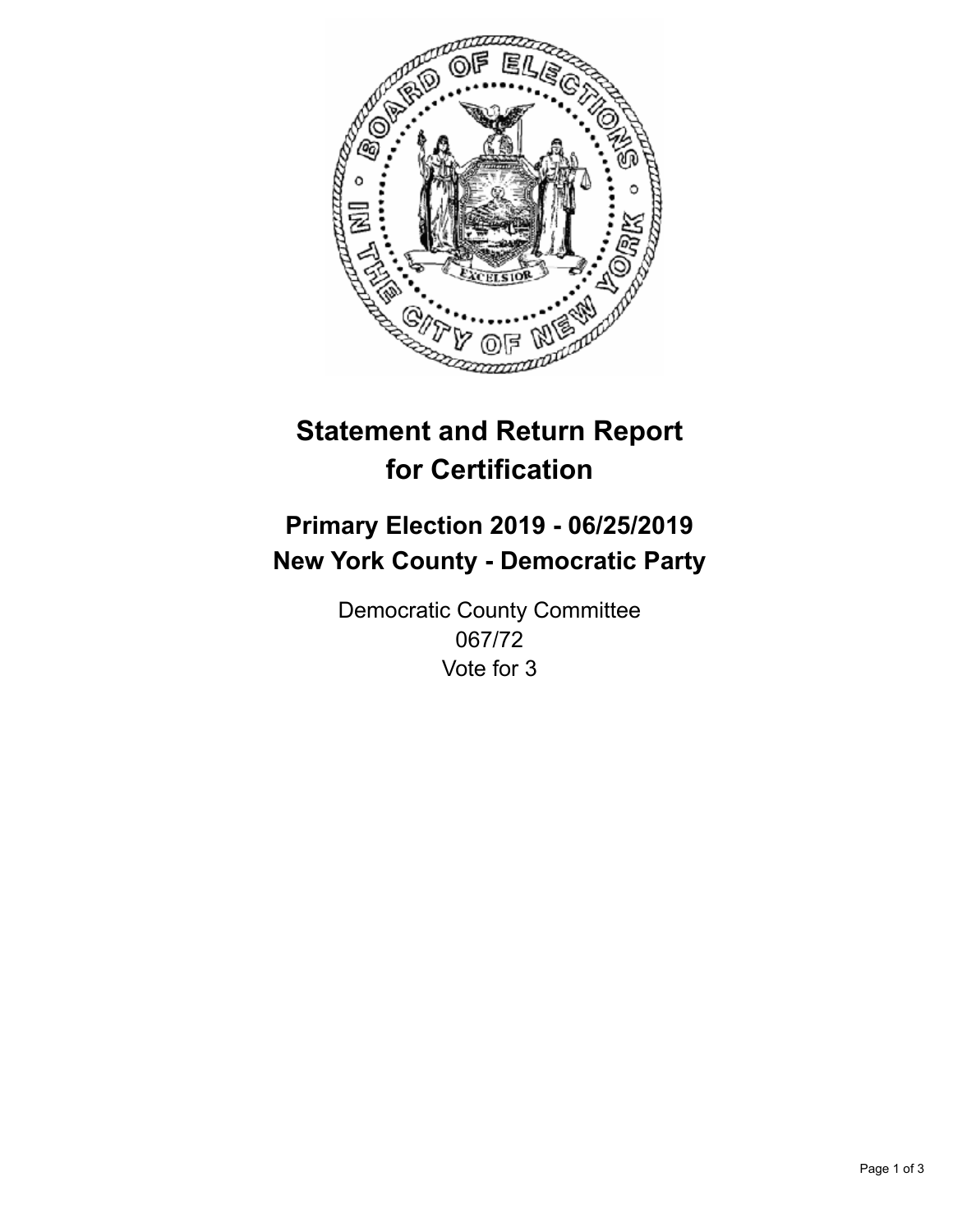

## **Assembly District 72**

| <b>PUBLIC COUNTER</b>                                    | 71       |
|----------------------------------------------------------|----------|
| <b>MANUALLY COUNTED EMERGENCY</b>                        | 0        |
| ABSENTEE / MILITARY                                      | 2        |
| AFFIDAVIT                                                | $\Omega$ |
| <b>Total Ballots</b>                                     | 73       |
| Less - Inapplicable Federal/Special Presidential Ballots | 0        |
| <b>Total Applicable Ballots</b>                          | 73       |
| <b>WENDY GENAO</b>                                       | 11       |
| CAROLYN A. MURTAUGH                                      | 50       |
| JOANNA T. KATZ                                           | 47       |
| <b>JULIETA TORRES</b>                                    | 53       |
| <b>Total Votes</b>                                       | 161      |
| Unrecorded                                               | 58       |